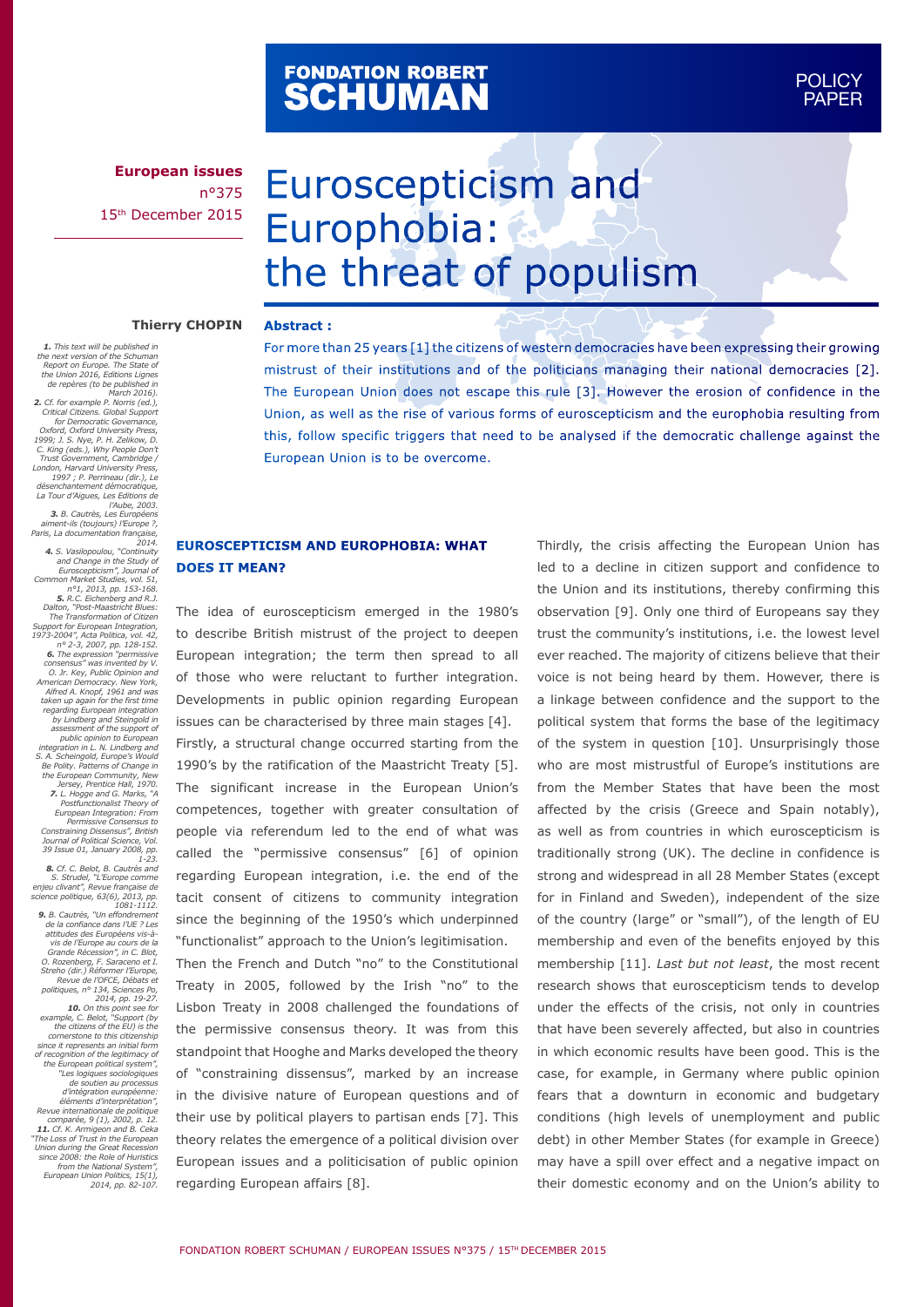2

*12. D. Ioannou, J.-F. Jamet and J. Kleibl, "Spillovers and Euroscepticism", ECB Working Paper, European Central Bank, n° 1818, June 2015. 13. P. Perrineau, "Public Opinion in Europe : an early end to the crisis » in Schuman Report on Europe. State of the Union 2015, Paris, Lignes de repères, 2015, pp.167-172. See also Emmanuel Rivière, « Opinions et démocratie. Les terreaux du populisme », in Commentaire, n°152, hiver 2015-2016. 14. Eurobarometer standard 83, Spring 2015. 15. T. Chopin, La fracture politique de l'Europe. Crise de légitimité et déficit politique, Bruxelles, Editions Larcier, 2015. 16. D. Reynié, Le vertige social-nationaliste, Paris, La Table Ronde, 2005. See also D. Halikiopoulou, K. Nanou, S. Vasilopoulou, "The paradox of nationalism: the common denominator of radical right and radical left Euroscepticism", European Journal of Political Research, 51, 2012, pp. 504-539 and D. Halikiopoulou "Radical left-wing Euroscepticism in the 2014 elections: a cross-European comparison", in Is Europe afraid of Europe? An Assessment of the result of the 2014 European Elections, Wilfried Martens Centre for European Studies / Karamanlis Foundation, Brussels / Athens, 2014 17. A. Szczerbiak, P. Taggart (eds.), Opposing Europe? The Comparative Party Politics of Euroscepticism, Oxford, Oxford University Press, 2008. Some research on the issue call for the abandon of the idea of Euroscepticism deemed to be too political since it is used to disqualify this political rival or that to the benefit of analyses of different type of resistance to European integration; see for example J. Lacroix and R. Coman (dir.), Les résistances à l'Europe. Bruxelles, Editions de l'Université de Bruxelles, 2007. 18. Y. Bertoncini et N. Koenig, "Euroscepticism or europhobia: voice vs. exit?", Policy paper n°121, Jacques Delors Institute, November 2014 ; and also N. Brack, "Radical and Populist Eurosceptic Parties at the 2014 European Elections: A Storm in a Teacup?", The Polish Quarterly of International Affairs, n°2, 2015, pp. 7-17. 19. Cf. for example R. Dahl who opposed populist and Madisonian regimes, in Preface to Democratic Theory, Chicago, The University of Chicago Press, 1956.*

*20. Y. Mény and Y. Surel, Democracies and the Populist Challenge, New York Palgrave, 2002.*

*21. Cf. C. Bickerton et C. Invernizzi Accetti, "Populism and Technocracy: Opposites or Complements?", Critical Review of International Social and Political Philosophy, n°4, 2015.* achieve positive economic results [12]. Beyond this, whilst economic and social indicators are improving, political indicators (confidence in the European Union and in the EU institutions) are stagnating. This shows the fact that how the Union's democracy functions has become a decisive factor in explaining the continuation of political mistrust [13]. In 2015, less than half of Europe's citizens (46%) have said that they are happy with the way democracy functions in the European Union [14]. There is, therefore, a political rift within the EU, as highlighted by other evidence, notably by electoral outcomes (rise of populism and extremes etc…). By not taking the issue of democracy seriously and by not responding to it, there is a danger of deep and long lasting divorce between the Union and its citizens [15].

Although the analysis of developments in public opinion highlights a decline in citizens' support to Europe and its institutions, in other words, an increase in euroscepticism, this idea, however, encompasses extremely different political trends On the one hand, the sovereigntists, with nationalist leanings, believe that the national State should not be questioned and focus on the identity and the migration issues. On the other, the anti-liberals believe that European integration is dictated by a neo-liberal economic rationale, which is unravelling national social systems and must therefore be countered. Finally, some trends combine the two mentioned above, which might be called "leftwing sovereignism" [16]. Academic works at the end of the 2000's, particularly those of Szczerbiak and Taggart, separated "soft" and "hard" euroscepticism in a bid to distinguish contestation from total rejection or europhobia [17]. As for the former case, euroscepticism accepts the principle of European integration while criticising certain public policies, the proponents of the latter campaign for a total rejection of belonging to the Union and express their desire to leave it (this is the case for example with the FN (Front National) in France, UKIP in the UK and the PVV in the Netherlands). Even though one should not overestimate the impact of the electoral rise of populism, just like far right nationalists, on political balances at European Union level [18], it remains that the spread of the discourse carried by these political groups and the erosion of the fundamental principles

that form the heart of the European idea, constitute a real danger of national withdrawal amongst the 28 Member States.

### **POPULISM AND EUROPEAN POLITICAL CRISIS**

In spite of their diversity, the all different forms of euroscepticism and europhobia converge towards a populist rhetoric, a term which also deserves clarification. The general features of populism are quite easy to identify: denunciation of the elites – political, economic and social – accused of having stolen power and betrayed the people, the only valid basis for legitimate authority. From this standpoint the people are defined either on a sociological basis, via reference to certain specific social groups, or on a nationalist basis – in both cases in a three-pronged movement to exacerbate the differences that are deemed to be external or foreign: from a moral point of view, against the "corrupt"; from a social point of view in the traditional denunciation of the elites; and from an ethnic point of view against foreigners. *Last but not least*, the people are then enlisted in a bid to revive a feeling of failed representation and identity.

Beyond this, populism reflects one of the vital tensions which form the core of the democratic regime. The tension lies between the popular or populist principle in the literal sense [19] - and the liberal principle. The liberal system that is based on a constitutionalist rationale of the rule of law and the separation of powers, cannot respond alone to the democratic requirements demanded by the democratic justification of power and decisions on the basis of popular legitimacy. Criticism of the European Union finds its source at this difficult and constantly unstable juncture [20]. On a political level, this argument enables eurosceptics and also europhobes, to point, in often radical ways, to the weaknesses in the institutional mechanisms producing the democratic legitimisation of European decisions on a popular basis. It is this rationale that fosters the return of debate of traditional opposition in populist rhetoric between Brussels – deemed to be a technocratic bubble – and the people [21].

The revival of populism is an extremely strong symptom of the Union's political crisis. From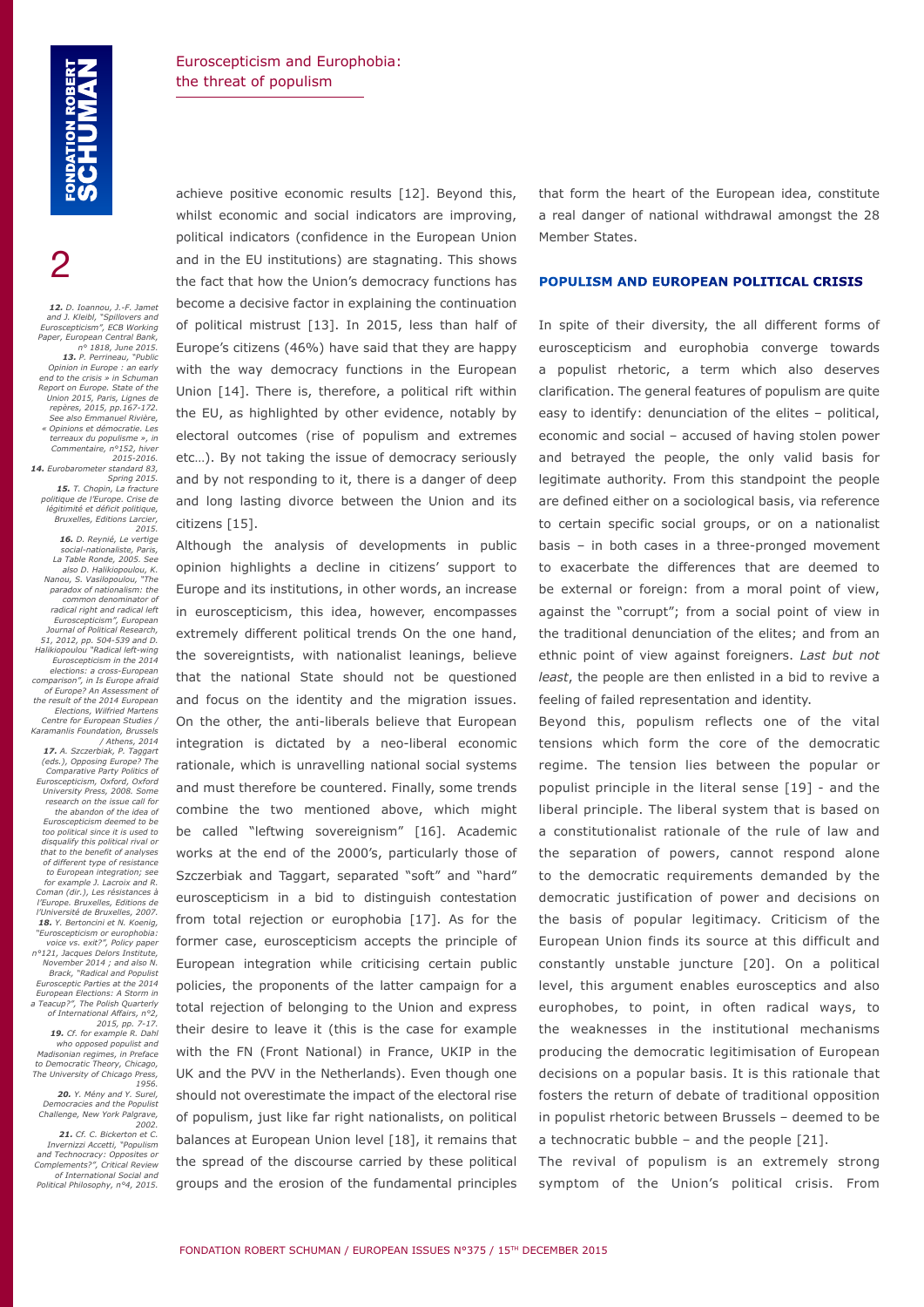3

Denmark to Hungary, passing via France, the different national elections confirm the strength of the far right and populist parties that are diffusing protectionists discourse closely related to economic, cultural and identity narratives in public debate, Undoubtedly, the reasons that account for these developments differ from one country to another as contemporary forms of populism are multiple [22]: from the nationalism of the "wealthy" [23] in Catalonia, in Flanders and the North of Italy, to the return of national aspirations in Central Europe, sometimes in the shape of an authoritarian nationalpopulism, as in Hungary at present, or the effects of demographic development of more or less ageing societies in the North of Europe, convergence seems difficult to find.

However, explanation of a kind can be put forward so that overall coherence can be given to these political developments which all threaten the foundations of the Union.

Firstly, from an economic point of view, the return of populism is undoubtedly related to economic and financial crisis that has been affecting Europeans since 2008. [24] It is in this context that the far right parties in Europe are increasingly turning into the mouthpiece of exasperation and social anger which explains the popularisation of their electorate. Undoubtedly, it is linked from a general point of view with the feeling of economic destabilisation and of identity problems felt by many public opinions in an environment of international opening over the last twenty five years. [25] The globalisation of the economy is paradoxically leading towards inward-looking attitudes, which grow stronger in periods of crisis: internally there is a rekindled longing for narcissistic self-image; hostility towards foreigners and a return of xenophobic discourse in certain European countries in a renewed form of the "scape-goat" mechanism as highlighted by René Girard. Since foreigners are deemed to be responsible for economic and social ills, including from the point of view of insecurity; from an external point of view: return of national border controls encouraged by the refugee crisis and by terrorist attacks; the toughening up of European societies from within, reflected in the desire for self-protection against migration from the East and the South.

Then demographically, the return of populism to economically prosperous countries (for example Denmark and Sweden) finds explanation in the first signs from societies whose populations are growing old, which are not just typified by economic fears but rather by those linked to the transformation of an environment with which they can no longer identify [26]. This explains the renewed importance of the theme of religion – notably Islam – and the exercise of religions in European societies.

Finally, from a more direct political point of view, there are several, easily identifiable symptoms of the crisis of the principles of the liberal democracy and the rule of law: the exasperation of many citizens regarding financial and tax scandals as well as affairs of corruption which feed the "antiestablishment" line of criticism at the heart of populist discourse; the development of a discourse in which security is presented as the first freedom and in whose name the foundation of other freedoms is undermined; relegation of the primacy of fundamental rights to a secondary level etc… More importantly, the return of populism reflects a crisis of representation [27] – in the completest sense of the term – which is no longer fulfilling its role of representing European societies, which have become individualistic and highly fragmented. In consequence the temptation to revive old images of the population and the nation in a bid to rekindle the flawed feeling of a protective, reassuring identity and to recover the sense of belonging to a community.

Although the European Union is not necessarily a condition for the existence of these populist movements, it exacerbates the ideas that they convey: distance between citizens and their governments; difficult relationship with representative democracy, identity and community, the opening/closure dialectic, freedom/security relations, threatened Welfare State etc… From this point of view, Europe's present weaknesses might be considered not so much as triggers, but as multiplier effects of certain demands, focusing notably on the quest for community and identity on the right, as well as a demand for equality and social justice on the left.

*22. S. Gherghina, S. Miscoiu, S. Soare (eds.), Contemporary Populism: a Controversial Concept and its Diverse Forms, Newcastle, Cambridge Scholars Publishing, 2013; Ch. Couvrat, J.-Y. Thériault (dir.), Les formes contemporaines du populisme, Montréal, Athéna, 2014 and also M.-Cl. Esposito et al (dir.), Populismes. L'envers de la démocratie, Paris, Vendémiaire, 2012. 23. A. Dieckhoff, in La nation dans tous ses Etats. Les identités nationales en mouvement, Paris, Flammarion,* 

*2000.* 

*24. See M. Funke, M. Schularick, C Trebesch, Going to Extremes: Politics after Financial Crisis 1870-2014, Center for Economic Studies (CES)/IFO Institute 2015 25. H. Kriesi, E. Grande, R. Lachat, M. Dolezal, S. Nornschier and T. Frey, West European Politics in the Age of Globalization, Cambridge, Cambridge University Press, 2008 and H. Kriesi, « The Populist Challenge », West European Politics, 37 (2), 2014. 26. Cf. D. Reynié, Populismes : la pente fatale, Plon, 2011. 27. Cf. P. Rosanvallon, Counter-Democracy: Politics in an Age of Distrust, Cambridge, Cambridge University Press, 2008.*